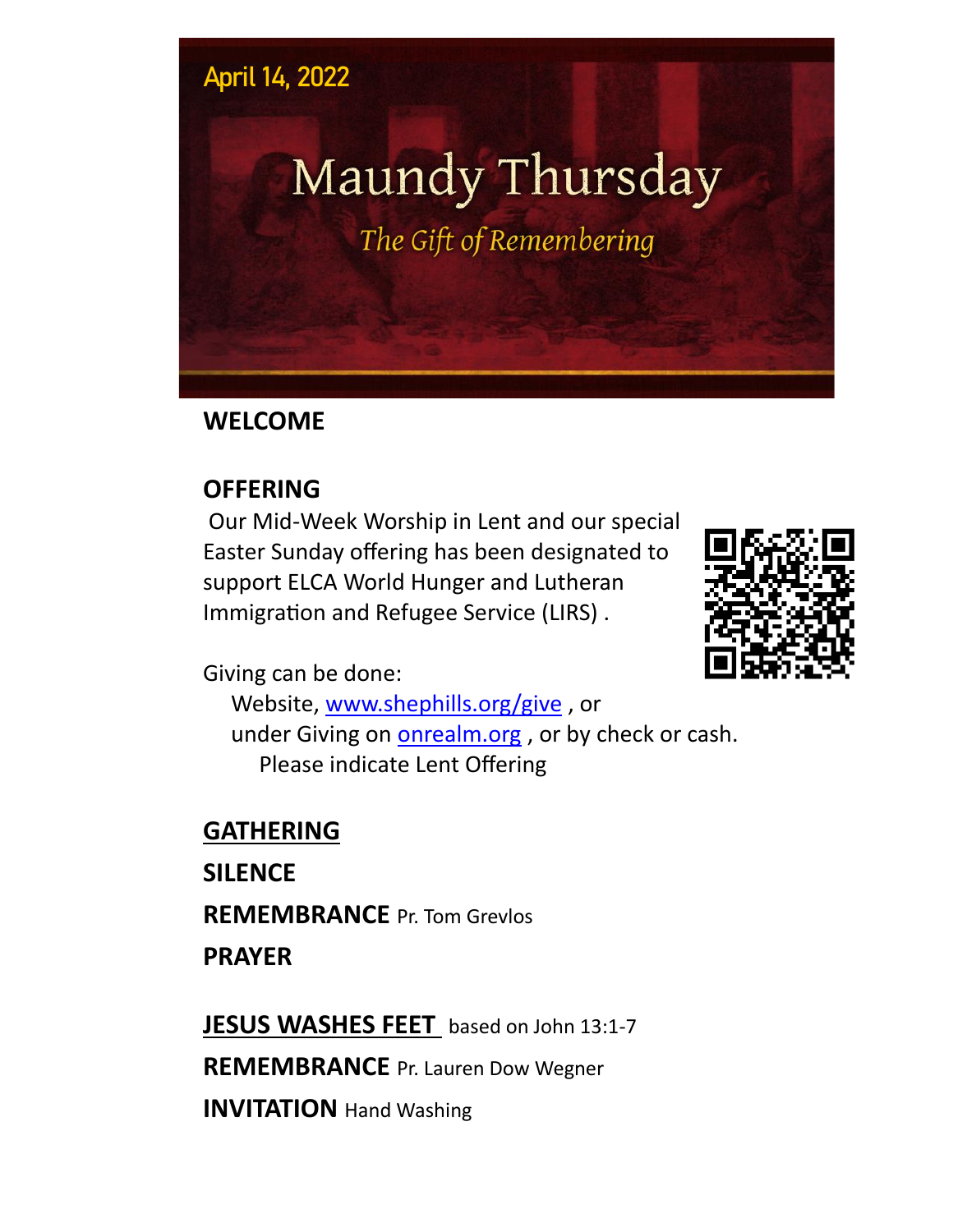#### **SONG OF RESPONSE #708** *Jesu, Jesu Fill Us with Your Love*

*Refrain* Jesu, Jesu, fill us with your love, show us how to serve the neighbors we have from you.

1 Kneels at the feet of his friends, silently washes their feet, master who acts as a slave to them. *Refrain*

2 Neighbors are wealthy and poor, varied in color and race, neighbors are near us and far away. *Refrain*

3 These are the ones we will serve, these are the ones we will love; all these are neighbors to us and you. *Refrain*

4 Kneel at the feet of our friends, silently washing their feet: this is the way we will live with you. *Refrain*

#### **JESUS IN THE UPPER ROOM** based on Luke 22:7-23

**REMEMBRANCE** Pr. Tom Grevlos **INVITATION** Communion

#### **SONG OF RESPONSE #616** 5X *Jesus, Remember Me*

Jesus, remember me when you come into your kingdom. Jesus, remember me when you come into your kingdom.

**JESUS PRAYS IN GETHSEMANE** based on Luke 22:39-46

**REMEMBRANCE** Pr. Lauren Dow Wegner **INVITATION** Prayer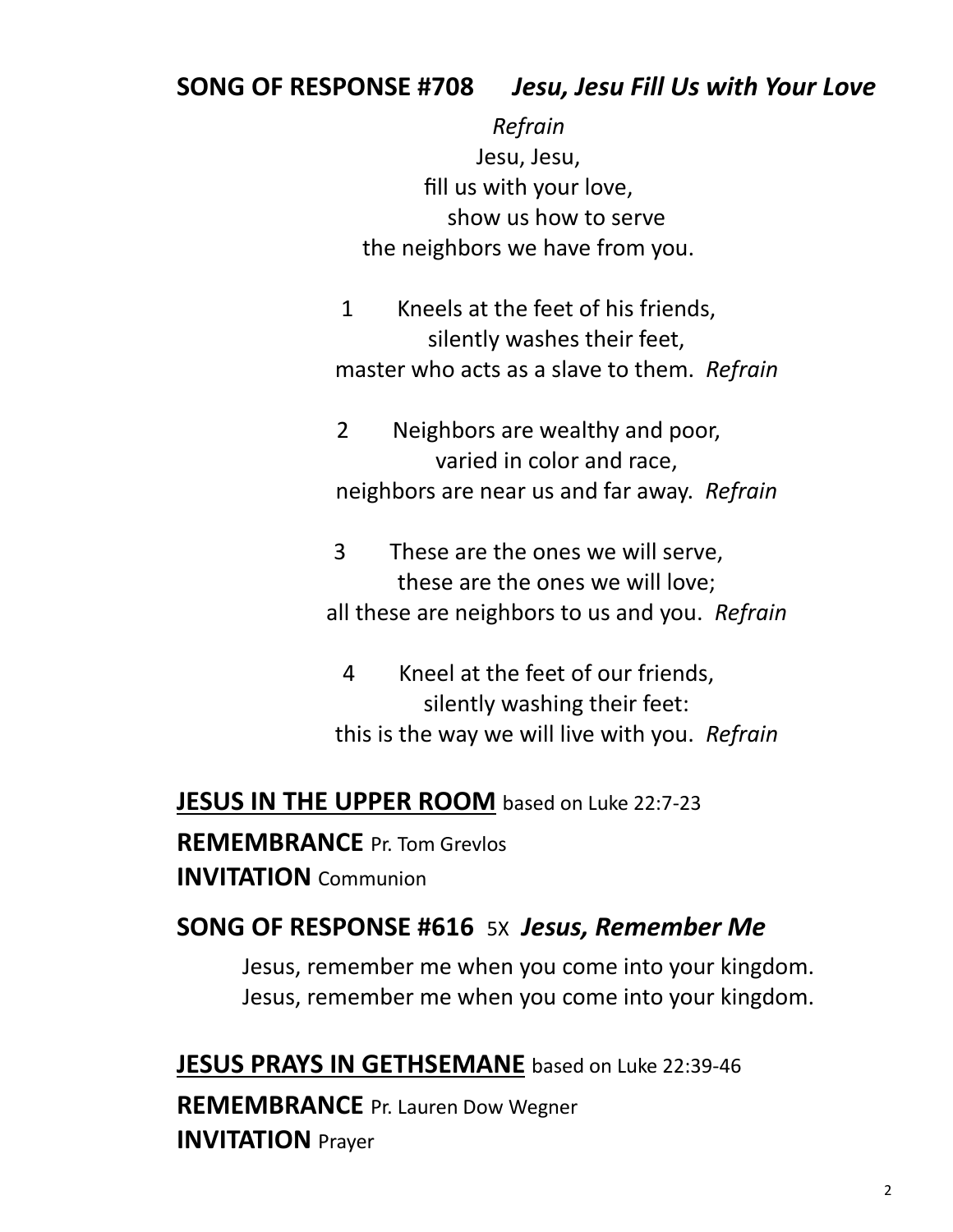#### **SONG OF RESPONSE #348** *Stay with Me*

Stay with me, remain here with me, watch and pray. Watch and pray.

#### **JESUS IS LED TO THE CROSS** based on Luke 23:26-33

 $26$  As they led him away, they seized a man, Simon of Cyrene, who was coming from the country, and they laid the cross on him, and made him carry it behind Jesus.<sup>27</sup> A great number of the people followed him, and among them were women who were beating their breasts and wailing for him. <sup>28</sup> But Jesus turned to them and said, "Daughters of Jerusalem, do not weep for me, but weep for yourselves and for your children. <sup>29</sup> For the days are surely coming when they will say, 'Blessed are the barren, and the wombs that never bore, and the breasts that never nursed.' <sup>30</sup> Then they will begin to say to the mountains, 'Fall on us'; and to the hills, 'Cover us.' <sup>31</sup> For if they do this when the wood is green, what will happen when it is dry?"

 $32$  Two others also, who were criminals, were led away to be put to death with him. <sup>33</sup> When they came to the place that is called The Skull, they crucified Jesus there with the criminals, one on his right and one on his left.

#### **REMEMBRANCE** Pr. Tom Grevlos

#### **SONG OF RESPONSE #803** *When I Survey the Wondrous Cross*

- 1 When I survey the wondrous cross on which the prince of glory died, my richest gain I count but loss and pour contempt on all my pride.
- 2 Forbid it, Lord, that I should boast save in the death of Christ, my God; all the vain things that charm me most, I sacrifice them to his blood.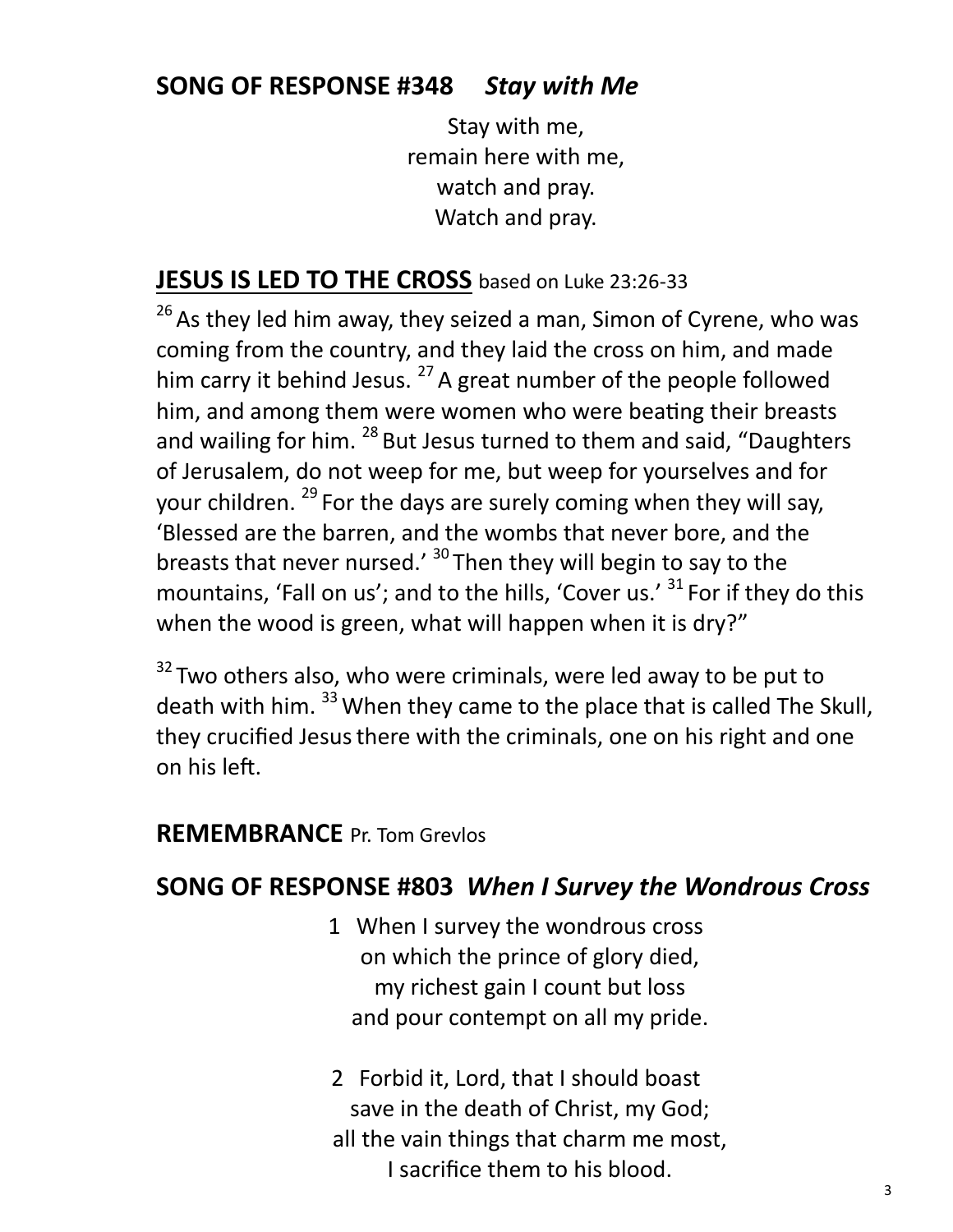- 3 See, from his head, his hands, his feet, sorrow and love flow mingled down. Did e'er such love and sorrow meet, or thorns compose so rich a crown?
- 4 Were the whole realm of nature mine, that were a present far too small; love so amazing, so divine, demands my soul, my life, my all.

#### **PRAYER**

#### **PSALM 22/STRIPPING OF THE ALTAR**

#### *PLEASE LEAVE IN SILENCE Our Journey to the Cross Continues with Good Friday*

#### **Holy Week**

Prayer Walk (Shepherd's Garden during daylight hours)

#### **Good Friday, April 15**

10:30 am Children's Journey "The Passion" 7:00 pm (Sanctuary/Live Stream)

#### **Easter Worship, April 16**

5:30 pm (Courtyard)

#### **Easter Worship, April 17**

Breakfast 8-10 am (Activity Center) 7:00 am Sunrise (Worship Center) 8:00 am (Sanctuary) 9:30 am (Courtyard) 11:00 am (Sanctuary/Livestream) Church office will be closed on Easter Monday, April 18, 2022.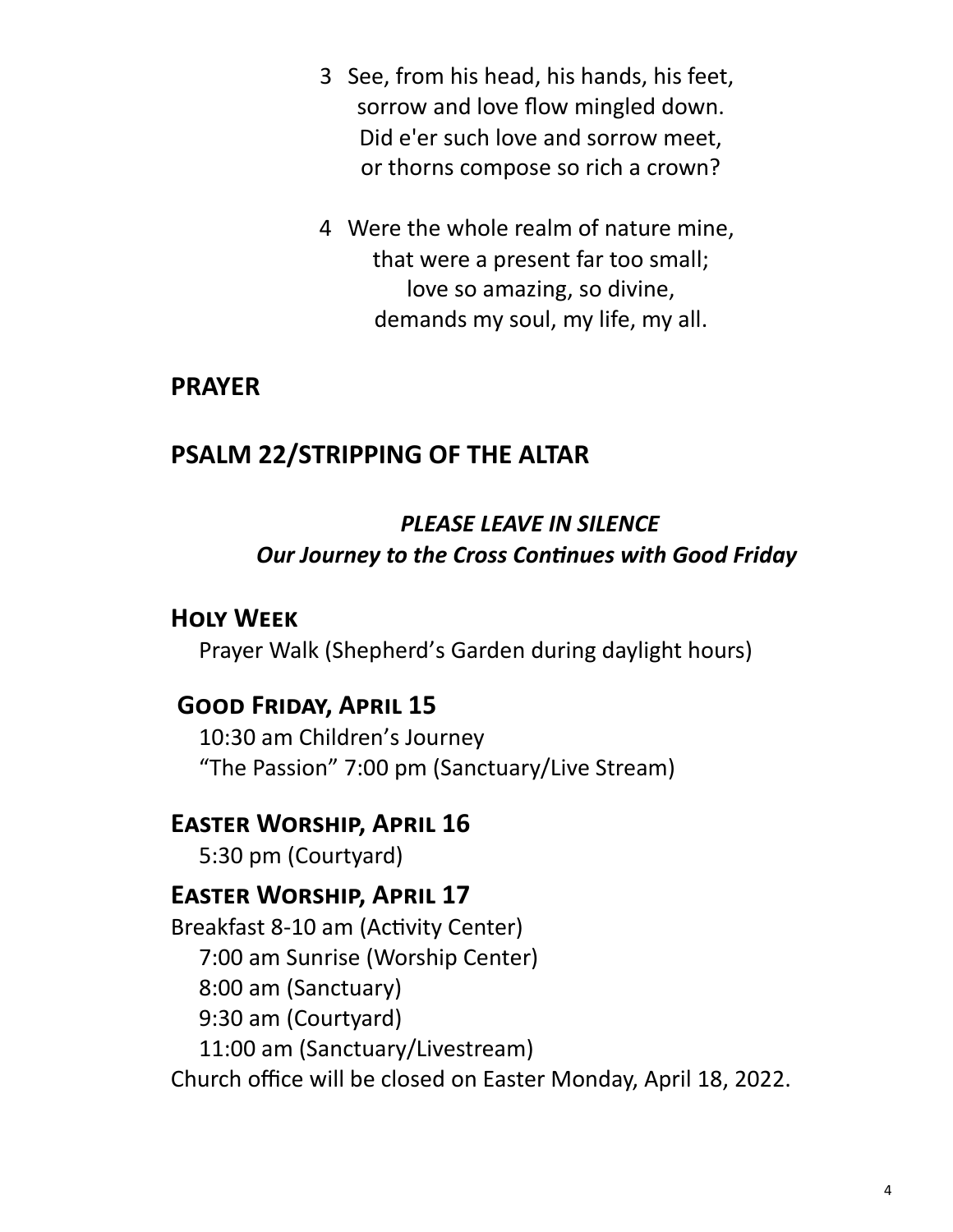#### **Prayers**

**Please pray** for Don Gaskin, Marie Fortune and Sandy Nielsen

**Please pray** for family and friends of Shepherd members:

Kenna Joy Kramer, Grandniece of Weldon and Mary Allison JoAnne Matava, mother of Vicki Matava

**We pray** in celebration for our students participating in *For You: A Holy Communion Retreat:*

Miller Dertien, Lillian Murray, Keaton Robertson, Natalie Robertson, Elin Watkins, and Owen Wegner. We pray for God to bless these students as they learn and grow in awareness of the gifts of forgiveness, love, and grace we receive in Holy Communion.

**We pray** for the people of Ukraine and all who find themselves in the midst of war, gripped by fear and uncertainty. Send your peace.

**We pray** for our global ministry partners: Rev. Karen Castillo in Guatemala; Iglesia Luterana Augustina Virgen del Rosario, Aurora 8 de Octubre, Guatemala. We pray for Malcolm and Joy Henderson and the ministry of CHARIS in Haiti.

**Please pray** for our local ministries: Mariposa Family Learning Center, Bread For All and Upbring Ministries.

**Please pray** for our faith community, that we may be a church without walls and live out loud...faithfully!

> *\*Prayers for family and friends are listed for 2 weeks, unless we are notified otherwise.*